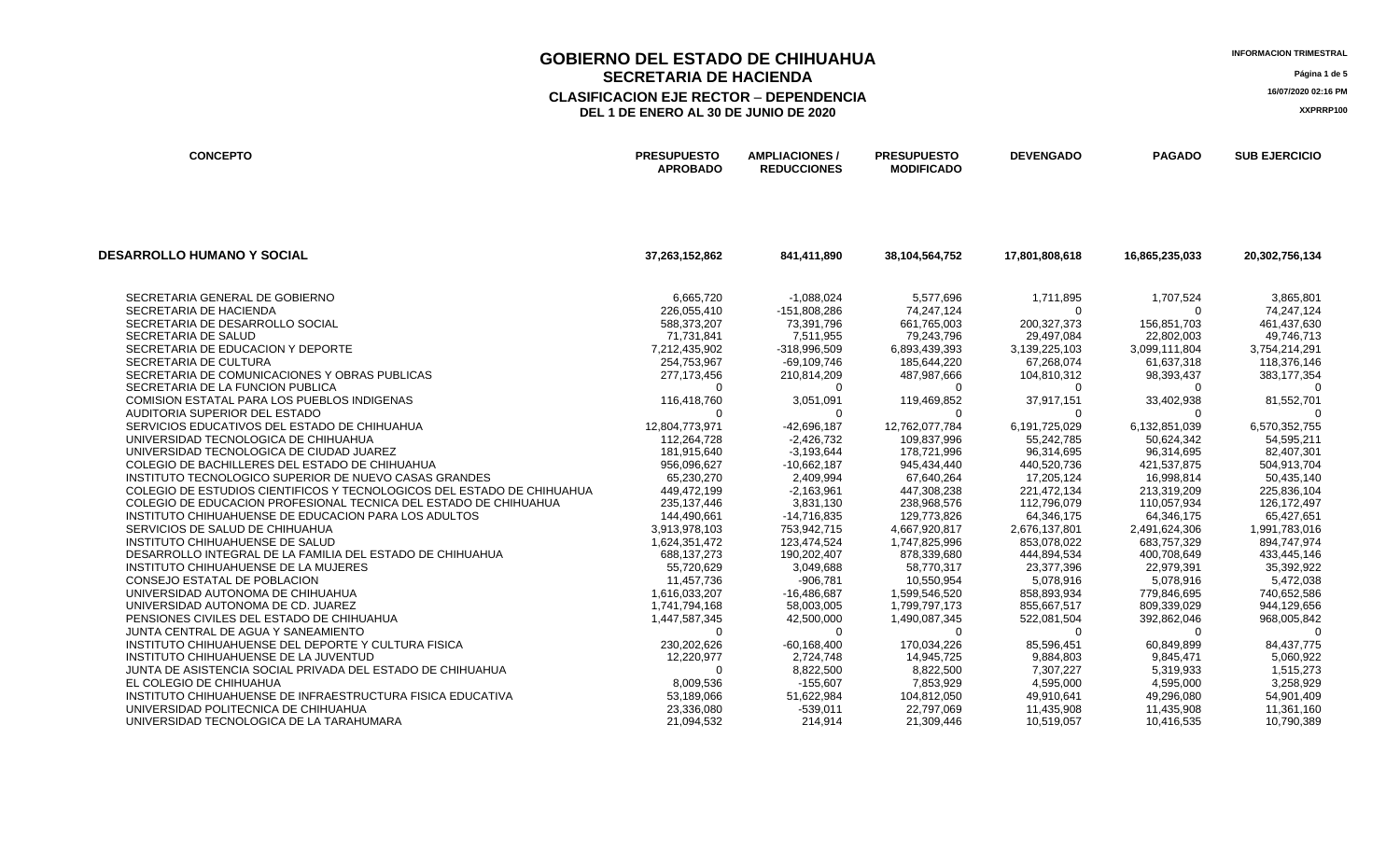**GOBIERNO DEL ESTADO DE CHIHUAHUA INFORMACION TRIMESTRAL SECRETARIA DE HACIENDA Página 2 de 5 CLASIFICACION EJE RECTOR** – **DEPENDENCIA 16/07/2020 02:16 PM** DEL 1 DE ENERO AL 30 DE JUNIO DE 2020

| <b>CONCEPTO</b>                                                                                          | <b>PRESUPUESTO</b><br><b>APROBADO</b> | <b>AMPLIACIONES /</b><br><b>REDUCCIONES</b> | <b>PRESUPUESTO</b><br><b>MODIFICADO</b> | <b>DEVENGADO</b>         | <b>PAGADO</b>            | <b>SUB EJERCICIO</b>      |
|----------------------------------------------------------------------------------------------------------|---------------------------------------|---------------------------------------------|-----------------------------------------|--------------------------|--------------------------|---------------------------|
| UNIVERSIDAD TECNOLOGICA DE PARRAL                                                                        | 24,881,840                            | $-402,793$                                  | 24,479,047                              | 11,939,931               | 11,839,208               | 12,539,116                |
| UNIVERSIDAD PEDAGOGICA NACIONAL DEL ESTADO DE CHIHUAHUA                                                  | 132,991,698                           |                                             | 132,991,700                             | 68,161,643               | 68,161,643               | 64,830,057                |
| UNIVERSIDAD TECNOLOGICA DE LA BABICORA                                                                   | 16,653,959                            | 2,802,987                                   | 19,456,946                              | 11,295,634               | 11,085,937               | 8,161,312                 |
| COMISION ESTATAL DE VIVIENDA, SUELO E INFRAESTRUCTURA DE CHIHUAHUA<br>UNIVERSIDAD TECNOLOGICA DE PAQUIME | 164,263,326<br>26,295,902             | 21,309,183<br>$-399,404$                    | 185,572,510<br>25,896,498               | 89,678,152<br>13,692,161 | 80,472,762<br>13,636,189 | 95,894,358<br>12,204,337  |
| UNIVERSIDAD TECNOLOGICA DE CAMARGO                                                                       | 26,127,470                            | $-630,602$                                  | 25,496,868                              | 12,651,295               | 12,585,645               | 12,845,573                |
| UNIVERSIDAD TECNOLOGICA DE CHIHUAHUA SUR                                                                 | 23,970,991                            | $-907,952$                                  | 23,063,039                              | 11,402,821               | 11,400,229               | 11,660,218                |
| SUBSISTEMA DE PREPARATORIA ABIERTA DEL ESTADO DE CHIHUAHUA                                               | 198.919.684                           | 798.724                                     | 199.718.408                             | 82.111.531               | 79.919.256               | 117.606.877               |
| UNIVERSIDAD TECNOLOGICA PASO DEL NORTE                                                                   | 28,468,068                            | $-867,122$                                  | 27,600,946                              | 16,648,647               | 16,078,597               | 10,952,299                |
| REGIMEN ESTATAL DE PROTECCION SOCIAL EN SALUD                                                            | 999,506,588                           | -152,684,721                                | 846,821,866                             |                          |                          | 846,821,866               |
| INSTITUTO PARA LA CULTURA DEL MUNICIPIO DE JUAREZ                                                        | 0                                     |                                             | $\Omega$                                |                          |                          |                           |
| FIDEICOMISO PROGRAMA DE BECAS NACIONALES PARA LA EDUCACION SUPERIOR                                      | $\Omega$                              | $\Omega$                                    | $\Omega$                                |                          |                          | $\Omega$                  |
| <b>MANUTENCION</b>                                                                                       |                                       |                                             |                                         |                          |                          |                           |
| CASA CHIHUAHUA CENTRO DE PATRIMONIO CULTURAL                                                             | 8.039.078                             |                                             | 8.039.078                               | 4.112.014                | 4.112.014                | 3.927.064                 |
| FONDO DE APOYO A LA DELEGACION DE LA CRUZ ROJA                                                           | 53.084.289                            | 3,900,632                                   | 56.984.921                              | 39.685.240               | 39.685.240               | 17.299.681                |
| FIDEICOMISO SOCIAL DEL EMPRESARIADO CHIHUAHUENSE                                                         | 397,847,414                           | 32,637,894                                  | 430,485,308                             | 201,209,548              | 168,571,655              | 229,275,759               |
| FONDO DE ATENCION A NIÑOS Y NIÑAS HIJOS DE LAS VICTIMAS DE LA LUCHA CONTRA                               | $\Omega$                              | $\Omega$                                    | $\Omega$                                | $\Omega$                 | $\Omega$                 |                           |
| <b>EL CRIMEN</b>                                                                                         |                                       |                                             |                                         |                          |                          |                           |
| FIDEICOMISO PARA DAR CUMPLIMIENTO AL CONVENIO DE FECHA 26 DE ABRIL DE                                    | 12,000,000                            | $\Omega$                                    | 12,000,000                              | 12,000,000               | 12,000,000               |                           |
| 2016. ENTRE EL GOBIERNO DEL ESTADO Y LA COMUNIDAD BOSQUES DE SAN ELIAS<br><b>REPECHIQUE</b>              |                                       |                                             |                                         |                          |                          |                           |
| FIDEICOMISO IRREVOCABLE DE ADMINISTRACION E INVERSION FANVIPOL                                           | $\Omega$                              |                                             | $\Omega$                                | $\Omega$                 |                          |                           |
| <b>MUNICIPIOS</b>                                                                                        |                                       | 93,905,999                                  | 93,905,999                              | 26,881,540               | 16,274,659               | 67,024,460                |
| INSTITUTO TECNOLOGICO DE CHIHUAHUA II (ITCH II)                                                          |                                       |                                             | $\Omega$                                |                          |                          |                           |
| INSTITUTO TECNOLOGICO DE CIUDAD JUAREZ (ITCJ)                                                            |                                       |                                             |                                         |                          |                          |                           |
| INSTITUTO TECNOLOGICO DE DELICIAS (IT DELICIAS)                                                          | $\Omega$                              | 1,500,000                                   | 1,500,000                               | 1,500,000                | 1,500,000                |                           |
|                                                                                                          |                                       |                                             |                                         |                          |                          |                           |
| ECONOMÍA, INNOVACIÓN,                                                                                    |                                       |                                             |                                         |                          |                          |                           |
| <b>DESARROLLO SUSTENTABLE Y</b>                                                                          |                                       |                                             |                                         |                          |                          |                           |
| <b>EQUILIBRIO REGIONAL</b>                                                                               | 1.009.697.669                         | 42.062.419                                  | 1,051,760,087                           | 583,272,384              | 399.311.642              | 468,487,704               |
|                                                                                                          |                                       |                                             |                                         |                          |                          |                           |
| SECRETARIA DE HACIENDA                                                                                   | 60,000,000                            | $-60.000.000$                               | $\Omega$                                | $\Omega$                 |                          |                           |
| SECRETARIA DE INNOVACION Y DESARROLLO ECONOMICO                                                          | 198,377,730                           | $-106, 406, 257$                            | 91,971,473                              | 31,709,651               | 22,918,523               | 60,261,823                |
| SECRETARIA DE COMUNICACIONES Y OBRAS PUBLICAS                                                            | $\Omega$                              | $\Omega$                                    | $\Omega$                                | $\Omega$                 |                          |                           |
| SECRETARIA DE DESARROLLO RURAL<br>INSTITUTO DE APOYO AL DESARROLLO TECNOLOGICO                           | 283,238,676                           | $-102,053,304$                              | 181, 185, 372                           | 71,894,117               | 66,260,976               | 109,291,255<br>31,796,815 |
| INSTITUTO DE CAPACITACION PARA EL TRABAJO DEL ESTADO DE CHIHUAHUA                                        | 62,108,639                            | 1,446,203<br>6,366,793                      | 63,554,842<br>80,187,174                | 31,758,026               | 30,467,486<br>40,767,654 |                           |
|                                                                                                          | 73,820,381                            |                                             |                                         | 41,826,472               |                          | 38,360,702                |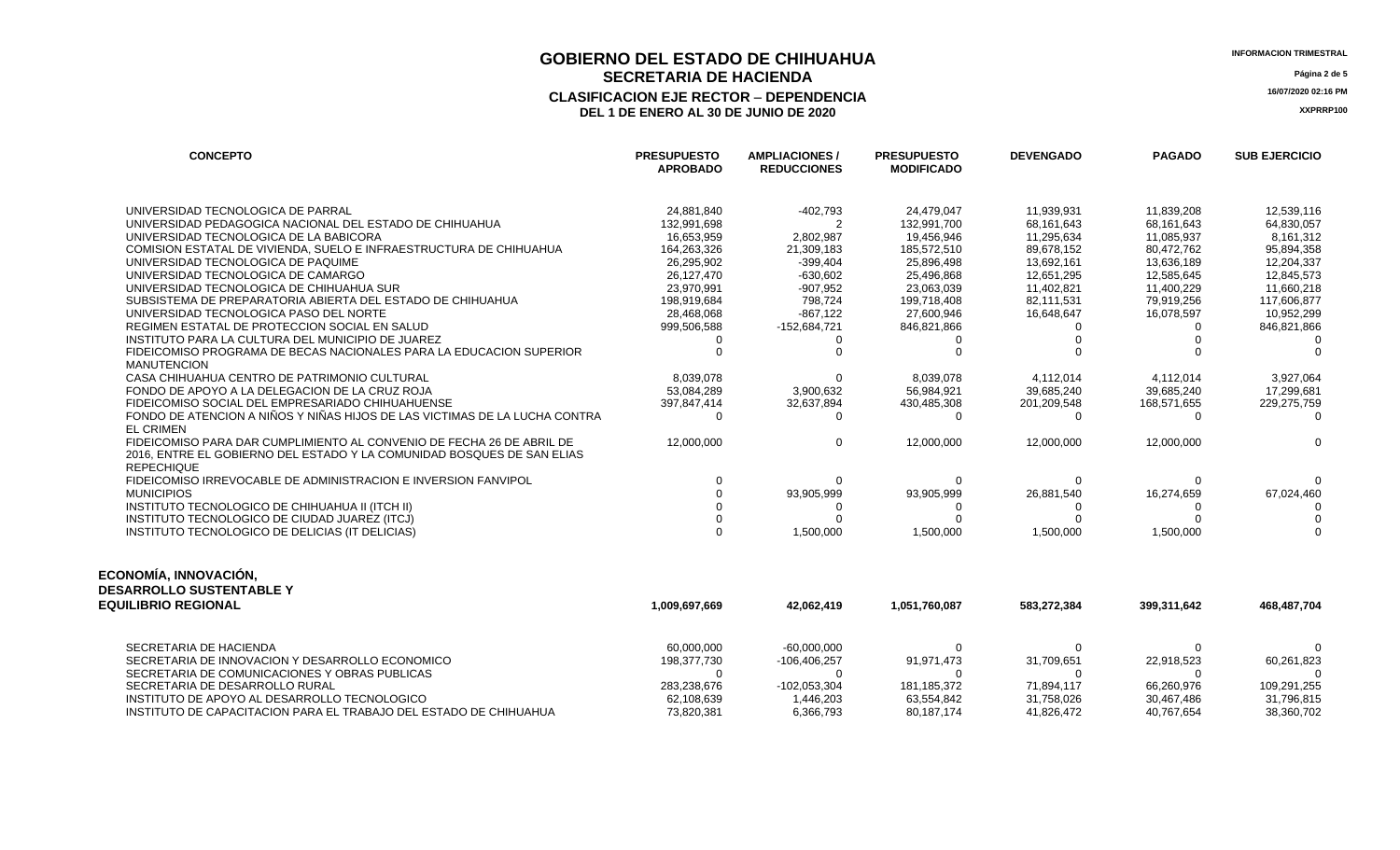**GOBIERNO DEL ESTADO DE CHIHUAHUA INFORMACION TRIMESTRAL SECRETARIA DE HACIENDA Página 3 de 5 CLASIFICACION EJE RECTOR** – **DEPENDENCIA 16/07/2020 02:16 PM** DEL 1 DE ENERO AL 30 DE JUNIO DE 2020

| <b>CONCEPTO</b>                                                                                                                                                                                                                                                                                                                                                                                                                               | <b>PRESUPUESTO</b><br><b>APROBADO</b>                                                          | <b>AMPLIACIONES /</b><br><b>REDUCCIONES</b>                                             | <b>PRESUPUESTO</b><br><b>MODIFICADO</b>                                                         | <b>DEVENGADO</b>                                                                              | <b>PAGADO</b>                                                                                | <b>SUB EJERCICIO</b>                                                                         |
|-----------------------------------------------------------------------------------------------------------------------------------------------------------------------------------------------------------------------------------------------------------------------------------------------------------------------------------------------------------------------------------------------------------------------------------------------|------------------------------------------------------------------------------------------------|-----------------------------------------------------------------------------------------|-------------------------------------------------------------------------------------------------|-----------------------------------------------------------------------------------------------|----------------------------------------------------------------------------------------------|----------------------------------------------------------------------------------------------|
| FOMENTO Y DESARROLLO ARTESANAL DEL ESTADO DE CHIHUAHUA<br>INSTITUTO DE INNOVACION Y COMPETITIVIDAD<br><b>FIDEAPECH</b><br>FIDEICOMISO DE PROMOCION Y FOMENTO DE LAS ACTIVIDADES TURISTICAS<br>FIDEICOMISO EXPO-CHIHUAHUA<br>FIDEICOMISO BARRANCAS DEL COBRE<br>FONDO DE FOMENTO AGROPECUARIO DEL ESTADO (FOFAE)<br>FONDO MIXTO CONACYT - GOBIERNO DEL ESTADO DE CHIHUAHUA<br>FIDEICOMISO PARA EL DESARROLLO FORESTAL SUSTENTABLE EN EL ESTADO | 9,811,534<br>6,984,166<br>20,000,000<br>108,662,985<br>37,893,827<br>120,981,000<br>27,818,731 | -478,744<br>486,125<br>175,000,001<br>6,898,623<br>1,044,918<br>66,026,593<br>1,798,684 | 9,332,789<br>7,470,292<br>195,000,001<br>115,561,608<br>38,938,745<br>187,007,593<br>29,617,415 | 3,906,699<br>3.947.026<br>151,999,990<br>28,618,377<br>16,699,012<br>144,332,976<br>6,274,406 | 3,783,104<br>3,889,071<br>122,866,660<br>21,719,754<br>15,654,094<br>64,709,914<br>6,274,406 | 5,426,090<br>3,523,266<br>43,000,011<br>86,943,231<br>22,239,733<br>42,674,617<br>23,343,009 |
| (FIDEFOSE)<br>FONDO PARA EL DESARROLLO AGROPECUARIO, AGROINDUSTRIAL, ACUICOLA Y<br>FORESTAL (FIDEAAAF)<br><b>MUNICIPIOS</b>                                                                                                                                                                                                                                                                                                                   |                                                                                                | 50,000,000<br>1,932,784                                                                 | 50,000,000<br>1,932,784                                                                         | 50,000,000<br>305,632                                                                         |                                                                                              | 0<br>1,627,152                                                                               |
| <b>COMISION FEDERAL DE ELECTRICIDAD</b><br><b>INFRAESTRUCTURA, DESARROLLO</b>                                                                                                                                                                                                                                                                                                                                                                 |                                                                                                |                                                                                         |                                                                                                 |                                                                                               |                                                                                              |                                                                                              |
| <b>URBANO Y MEDIO AMBIENTE</b>                                                                                                                                                                                                                                                                                                                                                                                                                | 3,336,842,230                                                                                  | 835,758,523                                                                             | 4,172,600,753                                                                                   | 1,022,970,182                                                                                 | 880,584,981                                                                                  | 3,149,630,572                                                                                |

| SECRETARIA GENERAL DE GOBIERNO                                     | 105,653,832   | $-3.079.301$ | 102.574.532   | 18,406,937  | 17.999.260  | 84,167,595    |
|--------------------------------------------------------------------|---------------|--------------|---------------|-------------|-------------|---------------|
| SECRETARIA DE HACIENDA                                             | 709.287.106   | -198.994.816 | 510.292.290   | 503.865     |             | 509.788.425   |
| SECRETARIA DE INNOVACION Y DESARROLLO ECONOMICO                    |               | 18.172.318   | 18.172.318    | 18.172.318  | 18.172.318  |               |
| SECRETARIA DE COMUNICACIONES Y OBRAS PUBLICAS                      | 1.099.270.541 | 638.558.288  | 1.737.828.829 | 636.532.126 | 547.444.380 | 1.101.296.703 |
| SECRETARIA DE DESARROLLO URBANO Y ECOLOGIA                         | 615.312.526   | 17.110.341   | 632.422.866   | 30.785.606  | 29.872.153  | 601.637.260   |
| SECRETARIA DE DESARROLLO MUNICIPAL                                 |               |              |               |             |             |               |
| COORDINACION DE POLITICA DIGITAL                                   | 454.880.870   | -163.727.929 | 291.152.941   | 18.950.948  | 14.305.754  | 272,201,993   |
| PARQUE CUMBRES DE MAJALCA                                          | 503.272       |              | 503.272       | 146.922     | 146.922     | 356.350       |
| JUNTA CENTRAL DE AGUA Y SANEAMIENTO                                | 265.923.307   | 22.175.202   | 288.098.509   | 51.253.239  | 49.770.674  | 236.845.271   |
| COMISION ESTATAL DE VIVIENDA. SUELO E INFRAESTRUCTURA DE CHIHUAHUA |               |              |               |             |             |               |
| JUNTAS MUNICIPALES DE AGUAS Y SANEAMIENTO                          |               | 83.638.264   | 83.638.264    |             |             | 83.638.264    |
| FIDEICOMISO DEL SISTEMA INTEGRADO DE TRANSPORTE DE CIUDAD JUAREZ   |               | 224.764.482  | 224.764.482   | 117.589.281 | 117.589.281 | 107.175.201   |
| ADMINISTRADORA DE SERVICIOS AEROPORTUARIOS DE CHIHUAHUA            | 9.666.680     |              | 9.666.680     | 4.849.340   | 1.637.780   | 4.817.340     |
| OPERADORA DE TRANSPORTE                                            | 74.242.212    | 360,000      | 74.602.212    | 40.716.072  | 32.468.380  | 33.886.140    |
| <b>MUNICIPIOS</b>                                                  | 2.101.884     | 196.781.674  | 198.883.558   | 85.063.528  | 51.178.079  | 113.820.030   |
| COMISION FEDERAL DE ELECTRICIDAD                                   |               |              |               |             |             |               |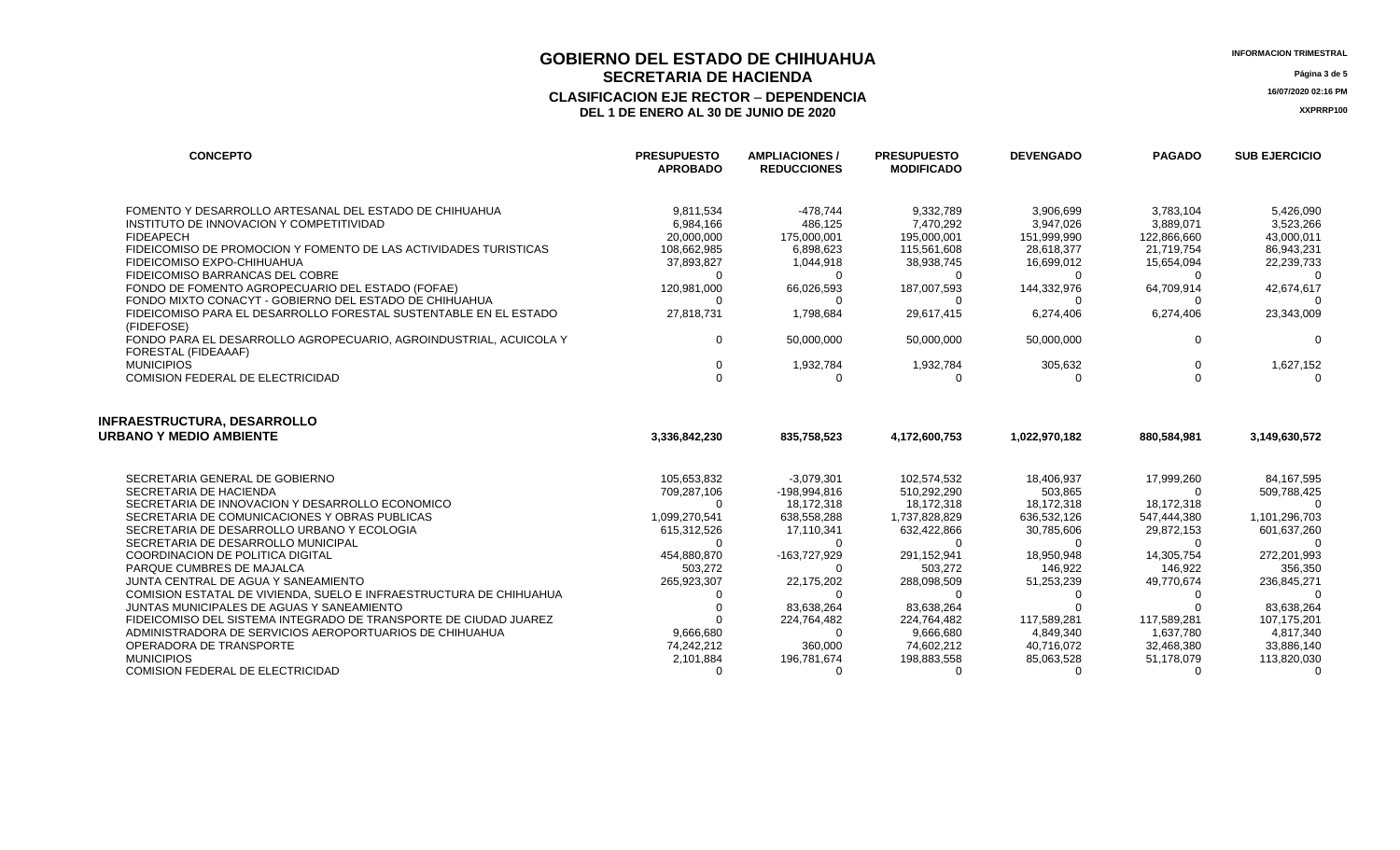### **GOBIERNO DEL ESTADO DE CHIHUAHUA INFORMACION TRIMESTRAL SECRETARIA DE HACIENDA Página 4 de 5 CLASIFICACION EJE RECTOR** – **DEPENDENCIA 16/07/2020 02:16 PM** DEL 1 DE ENERO AL 30 DE JUNIO DE 2020

| <b>CONCEPTO</b>                                                                                                   | <b>PRESUPUESTO</b><br><b>APROBADO</b> | <b>AMPLIACIONES/</b><br><b>REDUCCIONES</b> | <b>PRESUPUESTO</b><br><b>MODIFICADO</b> | <b>DEVENGADO</b>        | <b>PAGADO</b>            | <b>SUB EJERCICIO</b> |
|-------------------------------------------------------------------------------------------------------------------|---------------------------------------|--------------------------------------------|-----------------------------------------|-------------------------|--------------------------|----------------------|
| <b>JUSTICIA Y SEGURIDAD</b>                                                                                       | 8,398,395,791                         | -177,385,654                               | 8,221,010,137                           | 3,745,822,945           | 3,460,881,725            | 4,475,187,192        |
| SECRETARIA GENERAL DE GOBIERNO                                                                                    | 34,107,068                            | 393,729,746                                | 427,836,814                             | 33,116,560              | 32,283,606               | 394,720,254          |
| SECRETARIA DE COMUNICACIONES Y OBRAS PUBLICAS                                                                     |                                       | 5,526,191                                  | 5,526,191                               | 2,196,195               | 2,196,195                | 3,329,996            |
| FISCALIA GENERAL DEL ESTADO                                                                                       | 5,518,880,455                         | $-2,239,828,062$                           | 3,279,052,393                           | 1,557,940,259           | 1,499,017,600            | 1,721,112,135        |
| SECRETARIA DE SEGURIDAD PUBLICA                                                                                   |                                       | 1,831,399,377                              | 1,831,399,377                           | 657,996,456             | 606.755.870              | 1,173,402,921        |
| <b>TRIBUNAL SUPERIOR DE JUSTICIA</b>                                                                              | 2,287,699,787                         | -136,379,930                               | 2,151,319,857                           | 1,188,847,815           | 1,112,418,607            | 962,472,042          |
| CENTRO DE IMPLEMENTACION DEL SISTEMA DE JUSTICIA PENAL                                                            |                                       |                                            |                                         |                         |                          |                      |
| PENSIONES CIVILES DEL ESTADO DE CHIHUAHUA<br>SECRETARIA EJECUTIVA DEL SISTEMA ESTATAL ANTICORRUPCION              | 16,711,644                            |                                            | 16,711,644                              | 8,186,449               | 7,475,482                | 8,525,194            |
| FIDEICOMISO POLICIA AMIGO                                                                                         | 12,000,000                            |                                            | 12,000,000                              | 3,109,686               |                          | 8,890,314            |
| FIDEICOMISO TRANSITO AMIGO                                                                                        | 3,000,000                             |                                            | 3,000,000                               | 829,329                 |                          | 2,170,671            |
| FONDO DE DESASTRES NATURALES CHIHUAHUA (FONDEN)                                                                   |                                       |                                            | $\Omega$                                | ∩                       |                          |                      |
| FONDO DE ATENCION A NIÑOS Y NIÑAS HIJOS DE LAS VICTIMAS DE LA LUCHA CONTRA                                        | 30,000,000                            |                                            | 30,000,000                              | 30,000,000              |                          |                      |
| <b>EL CRIMEN</b>                                                                                                  |                                       |                                            |                                         |                         |                          |                      |
| FIDEICOMISO PARA LA COMPETITIVIDAD Y SEGURIDAD CIUDADANA                                                          | 198,923,707                           | 16.318.176                                 | 215.241.883                             | 100.603.914             | 84,285,738               | 114,637,969          |
| FIDEICOMISO PARA LA IMPLEMENTACION DEL SISTEMA DE JUSTICIA PENAL FEDERAL                                          | $\Omega$                              | 581,522                                    | 581,522                                 | 581,522                 | 581,522                  |                      |
| EN EL ESTADO DE CHIHUAHUA                                                                                         |                                       |                                            |                                         |                         |                          |                      |
| FONDO DE AYUDA, ASISTENCIA Y REPARACION A VICTIMAS DEL ESTADO DE                                                  | 40,000,000                            | $\Omega$                                   | 40,000,000                              | 40,000,000              | $\Omega$                 |                      |
| <b>CHIHUAHUA</b>                                                                                                  |                                       |                                            |                                         |                         |                          |                      |
| FIDEICOMISO IRREVOCABLE DE ADMINISTRACION E INVERSION FANVIPOL<br><b>COMISION ESTATAL DE LOS DERECHOS HUMANOS</b> | 1,326,000<br>83.904.223               |                                            | 1,326,000<br>59,404,223                 | 1,326,000<br>20,134,865 |                          | 39,269,358           |
| TRIBUNAL ESTATAL DE JUSTICIA ADMINISTRATIVA DE CHIHUAHUA                                                          | 55,359,904                            | $-24,500,000$<br>$-8,536,990$              | 46,822,913                              | 20,320,023              | 15,839,654<br>19,393,579 | 26,502,891           |
| <b>MUNICIPIOS</b>                                                                                                 | 116,483,004                           | $-15,695,684$                              | 100,787,320                             | 80,633,873              | 80,633,873               | 20,153,448           |
|                                                                                                                   |                                       |                                            |                                         |                         |                          |                      |
| <b>GOBIERNO RESPONSABLE</b>                                                                                       | 28,368,608,484                        | 2,598,919,301                              | 30,967,527,785                          | 18,027,271,298          | 16,776,486,476           | 12,940,256,487       |
| DESPACHO DEL EJECUTIVO                                                                                            | 17,643,494                            | $-373,182$                                 | 17,270,311                              | 7,993,232               | 7,862,110                | 9,277,079            |
| SECRETARIA GENERAL DE GOBIERNO                                                                                    | 231,714,755                           | $-10,203,567$                              | 221,511,189                             | 85,086,351              | 81,320,856               | 136,424,837          |
| SECRETARIA DE HACIENDA                                                                                            | 4,773,854,045                         | 241,079,660                                | 5,014,933,705                           | 3,297,803,488           | 3,267,074,754            | 1,717,130,217        |
| SECRETARIA DE SALUD                                                                                               |                                       |                                            |                                         | $\Omega$                |                          |                      |
| SECRETARIA DE TRABAJO Y PREVISION SOCIAL                                                                          | 182,014,510                           | 112,309,244                                | 294,323,754                             | 98,420,716              | 89,657,564               | 195,903,038          |
| SECRETARIA DE COMUNICACIONES Y OBRAS PUBLICAS                                                                     |                                       | 37,472,824                                 | 37,472,824                              | 22,815,759              | 19,512,890               | 14,657,065           |
| SECRETARIA DE DESARROLLO MUNICIPAL                                                                                | 151,564,849                           | $-4,262,260$                               | 147,302,589                             | 32,683,333              | 32,540,203               | 114,619,256          |